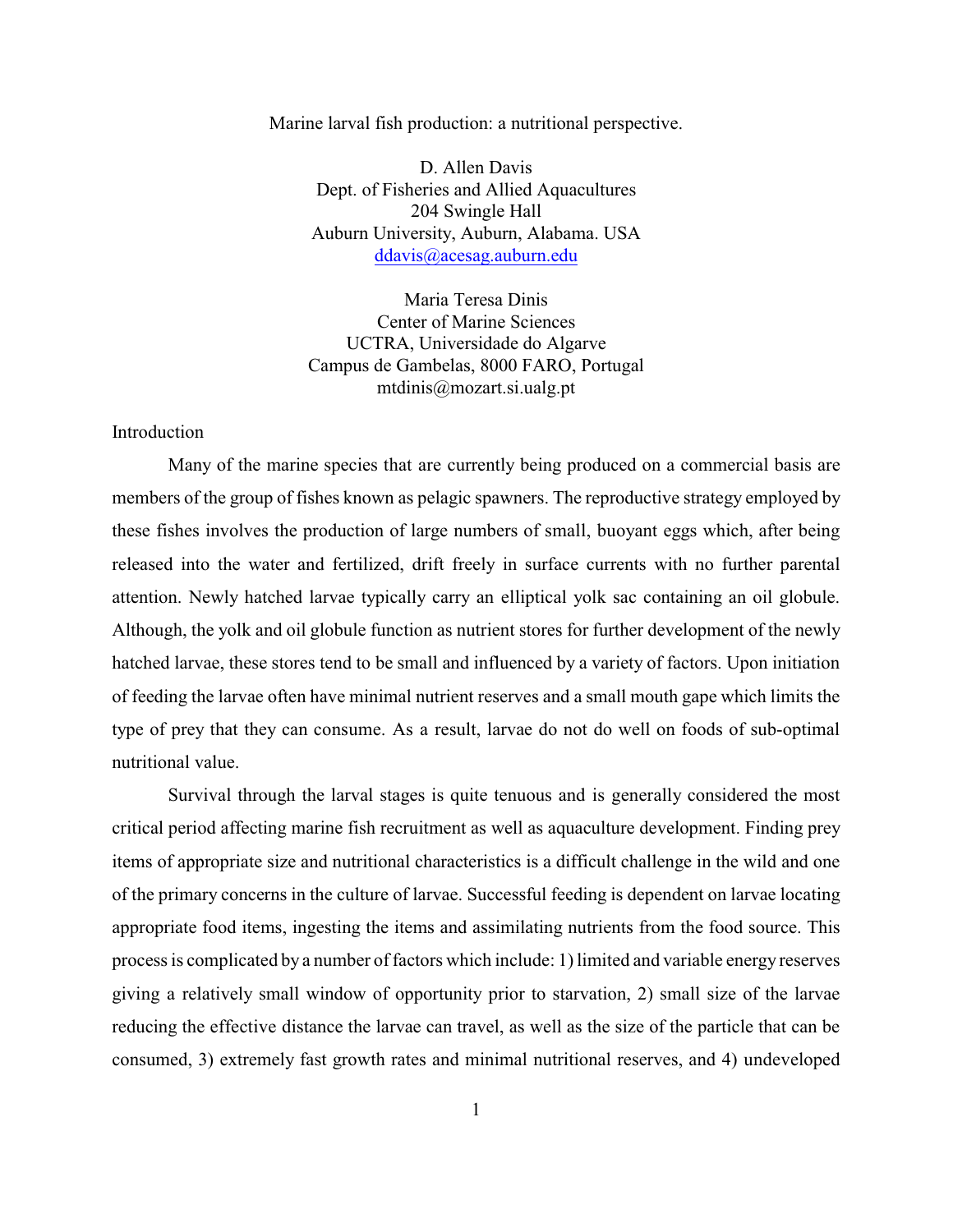digestive system, which may not digest and assimilate some food sources as efficiently as a fully developed fish.

In addition to nutritional requirements, the tolerance of various environmental and culture conditions varies from species to species. Such factors can provide considerable challenges towards the development of production protocols for each species. To facilitate a broader understanding of nutritional challenges of larval culture, this paper will review general nutritional concepts with regard to the production of marine fish larvae.

## Broodstock management

In the wild, fish respond to environmental ques that trigger the onset of maturation and spawning. This is generally a slow process that allows both tissue reserves and extrinsic food sources to be incorporated into gonadal tissue. After suitable stimulation final oocyte maturation, ovulation and spawning will occur. In an aquaculture situation, broodstock are often held in unnatural conditions and spawning is often induced or manipulated in some way. Quite often the food source (prepared feeds), timing and duration of spawning (hormone induced or temperature/photo-period manipulation) is artificiallymanipulated. Formany species these manipulations have a direct impact on egg and larval quality.

Although, there are a number of factors influencing egg quality (husbandry condition, genetic make up, stage of oocyte development) we often overlook the fact that the nutritional reserves of the egg and early larval stages originate from the female. Hence, if oocyte growth and release are altered adequate nutrient reserves may not be transferred to the egg and larvae. It has been well established that broodstock nutrition, as well as the timing of oocyte release, will influence the nutritional reserves of the egg and larvae (Bromage and Roberts 1995). With respect to the management of brood stock, one of the most critical factors influencing egg quality is the nutritional quality of the feed. Diets containing inappropriate balances and/or deficiencies of nutrients have been shown to negatively impact spawning frequency as well as egg and larval quality. Although research in this area is limited, there are clear examples in the literature and numerous examples under practical conditions of larval rearing problems originating from broodstock nutrition. In species such as the red sea bream, *Pagrus major,* (Watanabe and Kiron, 1995) and gilthead sea bream, *Sparus aurata,*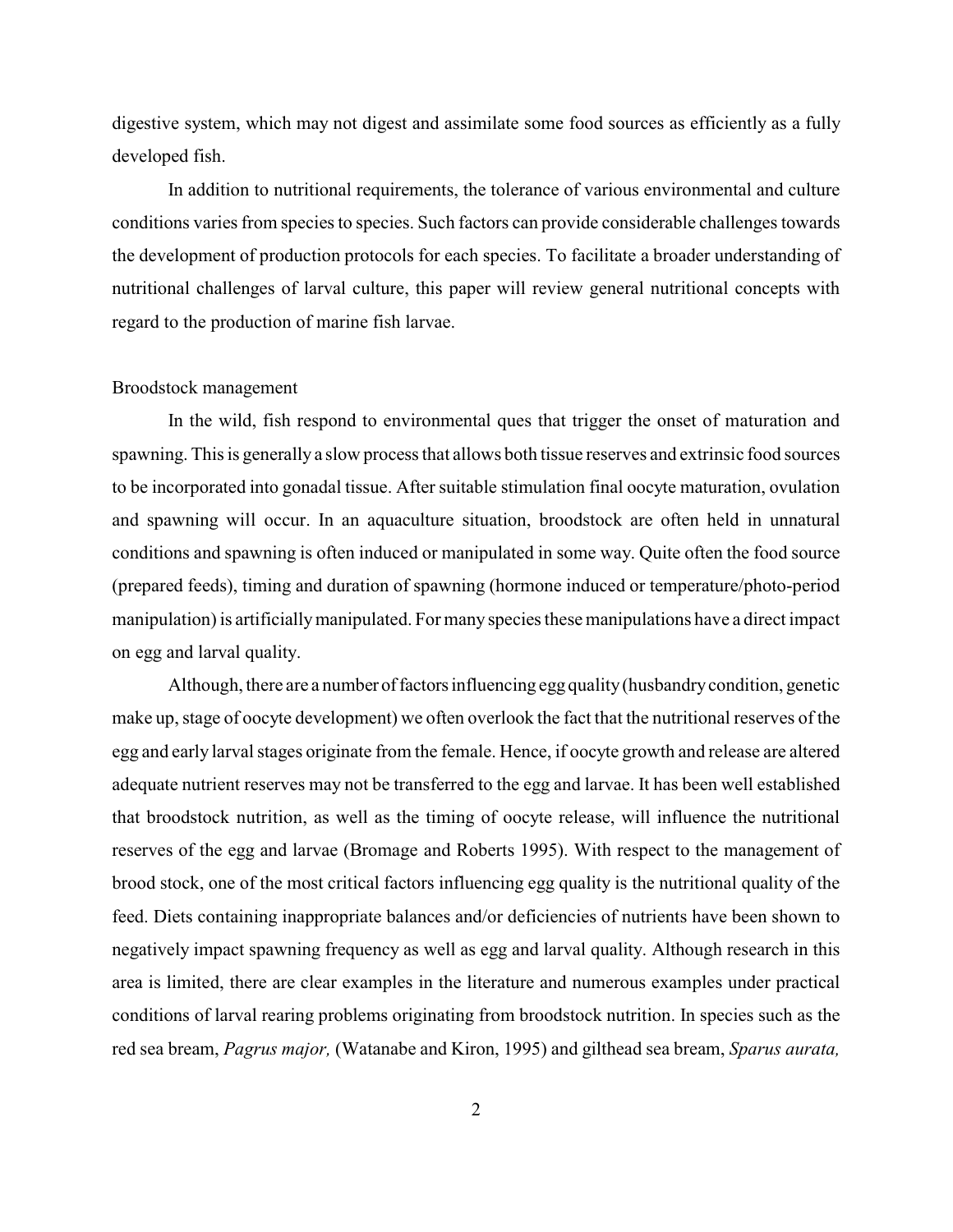(Zohar et al., 1995) problems with egg and larval quality have been traced back to low levels of polyunsaturated fatty acids (PUFA), phospholipids, astaxanthin and caretenoids in the diet.

Lipids critical to broodstock nutrition include essential PUFA, particularly docosahexaenoic acid (DHA) and eicosapentaenoic acid (EPA), which are critical for the development of neural tissues and compounds important in stress response and adaptation. Multiple spawning species such as the red drum, *Sciaenops ocellatus,* red sea bream and gilthead sea bream generally rely on exogenous (dietary) sources of lipids to derive the lipids deposited in the egg. It has been demonstrated that species such as the red and gilthead sea bream respond rapidly (within 15 days) to changes in dietary lipid composition (Higgs and Dong, 2000). Based on work with a variety of species it is clear that HUFA's, vitamins C, E and the carotenoid astaxanthin (a widely occurring animal pigment especially common in crustaceans), play important nutritional roles in determining egg quality. This is why it is common to either feed fresh feeds (e.g. fish, shrimp and squid) supplemented with vitamin and lipids or a high quality prepared diets (50-55% protein, 10-15% lipids) in conjunction with fresh feeds.

Broodstock nutrition will directly influence the nutritional reserves of the egg and newly hatched larvae. When considering the nutritional status of larvae and potential problems seen in larval development (e.g. earlymortality, shock syndrom) consideration must be given to not only the nutritional quality of the larval feed but the nutritional status of the broodstock. Although, responses are species specific this is particularlyimportant for species that are reared under artificial conditions and the spawning period is controlled or artificially extended (e.g. through temperature photo-period manipulation). Consequently, it is becoming more common to enhance the quality of brood stock diets, minimize the length of time brood stock are spawned before they are allowed to reabsorb and regenerate there gametes and conduct regular measures of egg and larval quality. Common measures of egg quality include: fertilization rate, egg weight, size and shape of the oil globule. For a review on brood stock management and seed quality the reader is referred to Bromage and Roberts (1995).

#### Larval feeding

To understand larval nutrition, one must also have a good understanding of the steps in larval development, particularly with respect to the digestive system. The general development and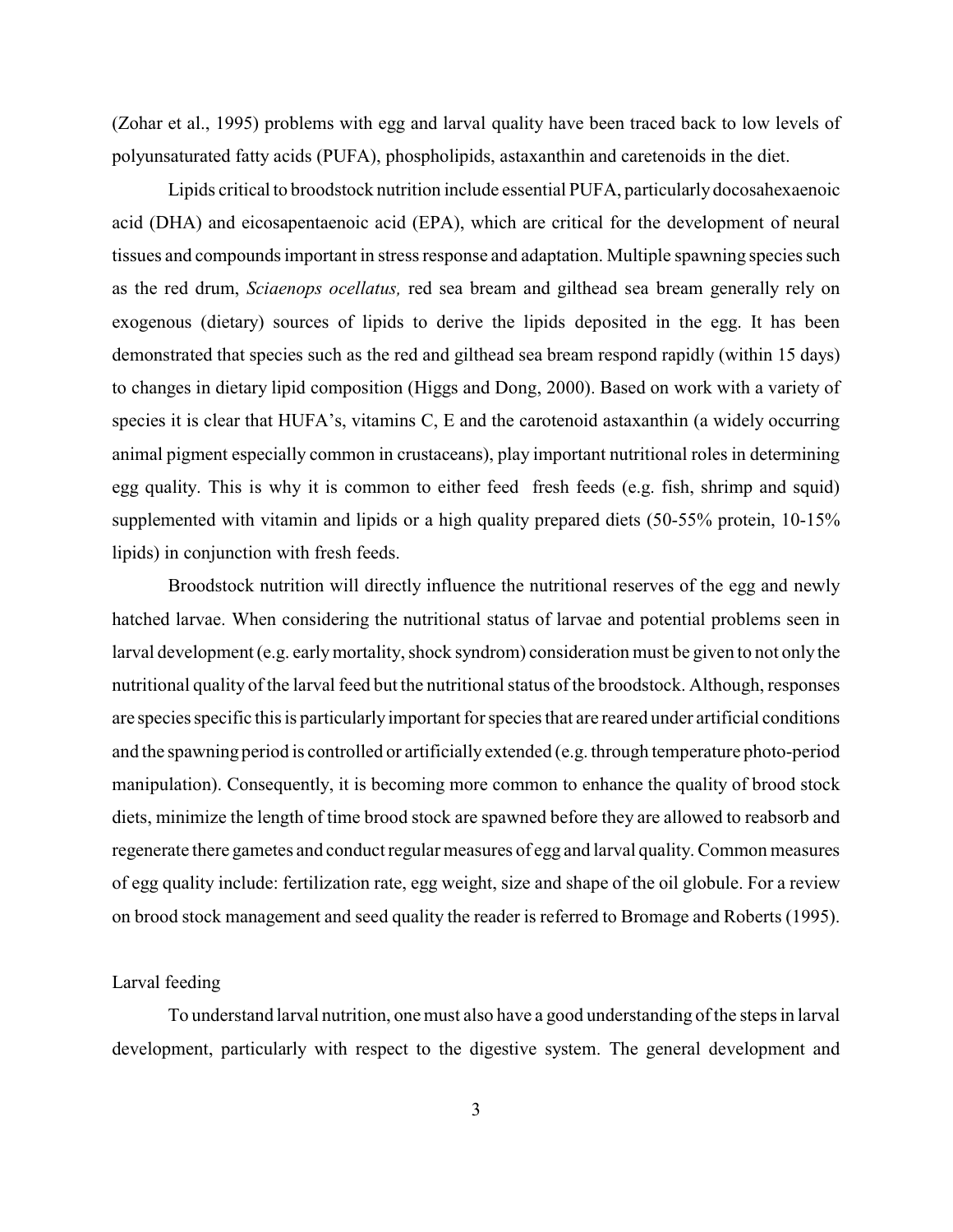functionality of the digestive systems of larvae been reviewed by Tanaka (1973) and Govoni et al. (1986). Upon hatching, most marine fish are fairly undeveloped and do not have functional eyes or digestive systems. Using endogenous nutrients, the larvae continues to develop to a first feeding stage. Upon initiation of feeding the eyes are generally pigmented, the jaw and mouth are functional. At this point the digestive system includes a fairly undifferentiated tube like alimentary canal, liver, pancreas and gallbalder. Digestion of food occurs in the midgut and hindgut regions. As the larvae progresses toward becoming a juvenile, the digestive system will continue to differentiate with the formation of pyloric cecae and differentiation of the stomach.

Because a number of studies attempting to rear larvae on artificial diets have meet with limited success many authors concluded that exogenous enzymes may be required for proper digestion. It has been suggested by a variety of authors, that larvae rely on exogenous enzymes from the prey to aid in digestion and activate zymogens (inactive enzymes) released by the larvae; thus increasing digestion and growth rates. As exemplified by the comprehensive work of Lazo (1999), it was concluded that red drum, *Sciaenops ocellatus*, larvae have a highlyfunctional digestive system at first feeding. Lazo, concluded that growth and survival is lower in red drum larvae fed a microparticulate diet alone compared to those fed zooplankton or a combination of zooplankton and microparticulate diet. However, no dietary-induced differences in activity of pancreatic enzymes (trypsin, lipase and amylase) were detected among the larvae subjected to these dietary regimes. Additionally, Lazo reported that exogenous enzymes played a minor role in the digestive process of the larvae. A similar conclusion was reached by Garcia-Ortega et al., (2000), who reported that heat treatment of decapsulated *Artemia* cysts reduced the nutritive value and enzyme activity of decapsulated cysts fed to the African catfish, *Clarias gariepinus*. However, no changes in enzyme activity of the larvae were detected for any treatments, indicating that decreased growth was due to heat damage of the food source and not the level of exogenous enzymes. Hence, low growth and survival of larvae offered micro-particulate diets can not be attributed to low digestive enzyme production. More likely the prepared diets failed to stimulate ingestion, provide sufficient nutrients in a digestible form and suitable levels for proper development.

In many instances, live or natural food sources will continue to be the methods of choice. When provided at suitable densities for proper ingestion rates, larvae do not have problems digesting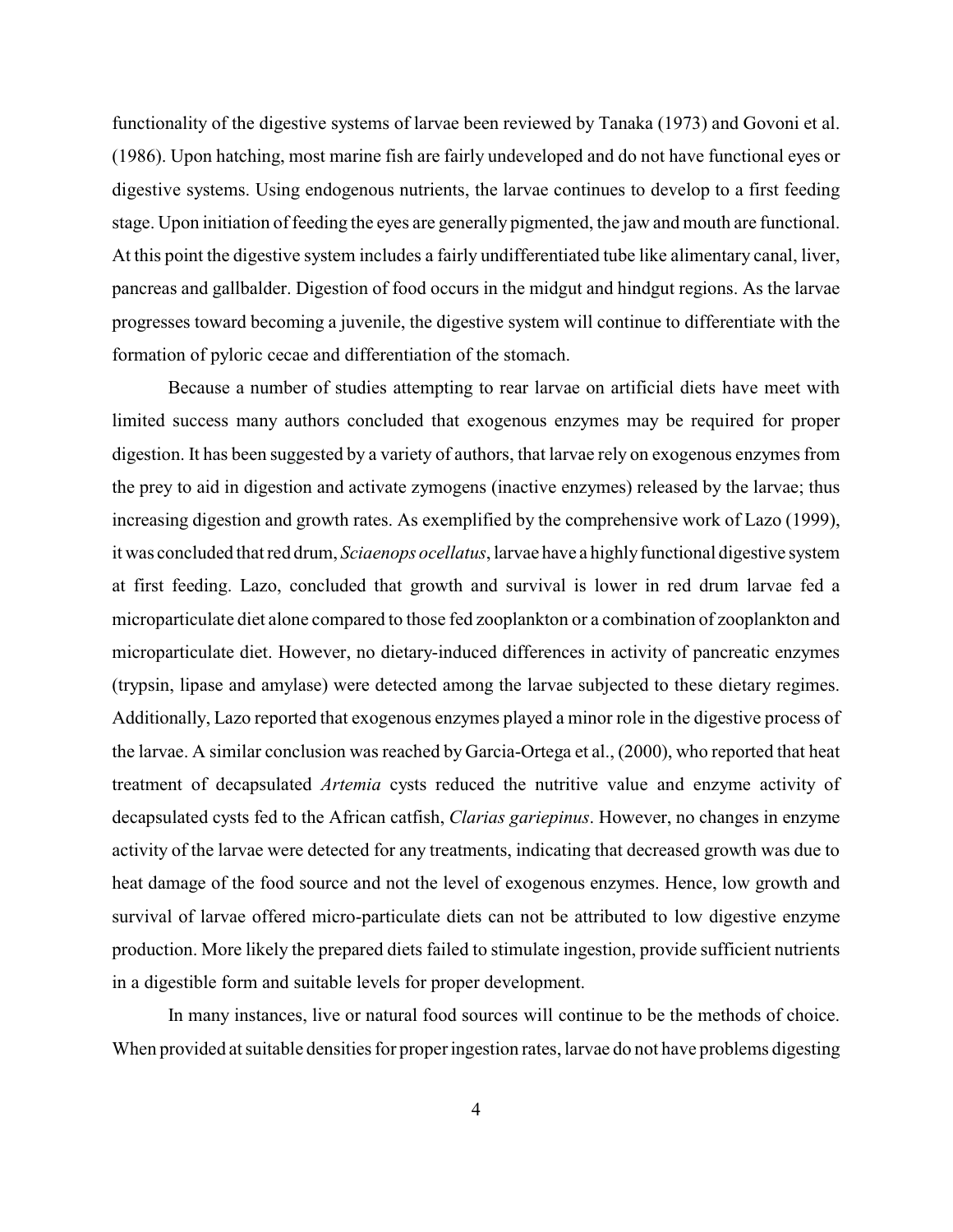live prey. However, the offered prey items must be compatible with the larvae's gape width (mouth size) and swimming speed. If the prey is too large, larvae will not be able to capture it, conversely, if the prey is to small the energy invested in capturing numerous small items may be greater than that obtained from the food. When dealing with live prey, it is also critical that they are maintained at a suitable density as this will influence both encounter rate and capture efficiency. If the density is too low, the encounter rate will be infrequent and to much energy will be expended searching for prey. If the density is too high the larvae will ineffectively capture and digest the prey. In both instances, proper development of the larvae will be inhibited.

The most common live feeds include: *Artemia*, rotifers and copepods. Other less used zooplankton include cladocerans (water fleas), copepods, and tintinnid ciliates. Although live foods are often good sources of nutrition, for many species of fish larvae these traditional food sources have been found to be inadequate to support larval development. Even in instances where these prey items are considered sufficient the nutritional quality of live prey items can vary considerably possibly resulting in increased variability in the quality of the larvae. Because the nutritional content of prey items, such as rotifers, is a reflection of it's food source, the nutritional quality of the rotifers as a larval food source will vary with culture conditions used to rear the rotifer. The proximate composition of rotifers consists of 52-59 % protein, up to 13 % fat, and 3.1 % n-3 highly unsaturated fattyacids (HUFA). However, this composition will varyconsiderably depending on the food source the rotifers were reared on (or enriched with) as well as the amount of time the rotifer is deprived of food. It has been well established that one of the limiting factors in larval fish feeds is the level of omega-3 or n-3 HUFA. Hence certain feeds containing HUFAs (especially, DHA, 22:6n-3, docosahexaenoic acid and EPA, 20:5n-3, eicosapentaenoic acid) can be valuable as food sources for rotifer and/or enrichments . Although, we can manipulate, within a certain range, the nutritional quality of live feeds, we must also remember that they are live. Consequently, if live feeds are left without food for an extended period (this may be as little as 2-4 hrs) their nutritional quality will decline and may not be suitable to support proper development of the larvae. Consequently, when dealing with live feeds, you must ensure that they are either collected and immediately fed or properly stored (chilled down and/or held with feed). Additionally, one must consider that if the prey is left in the culture system for an extended period of time it's nutritional quality will change hence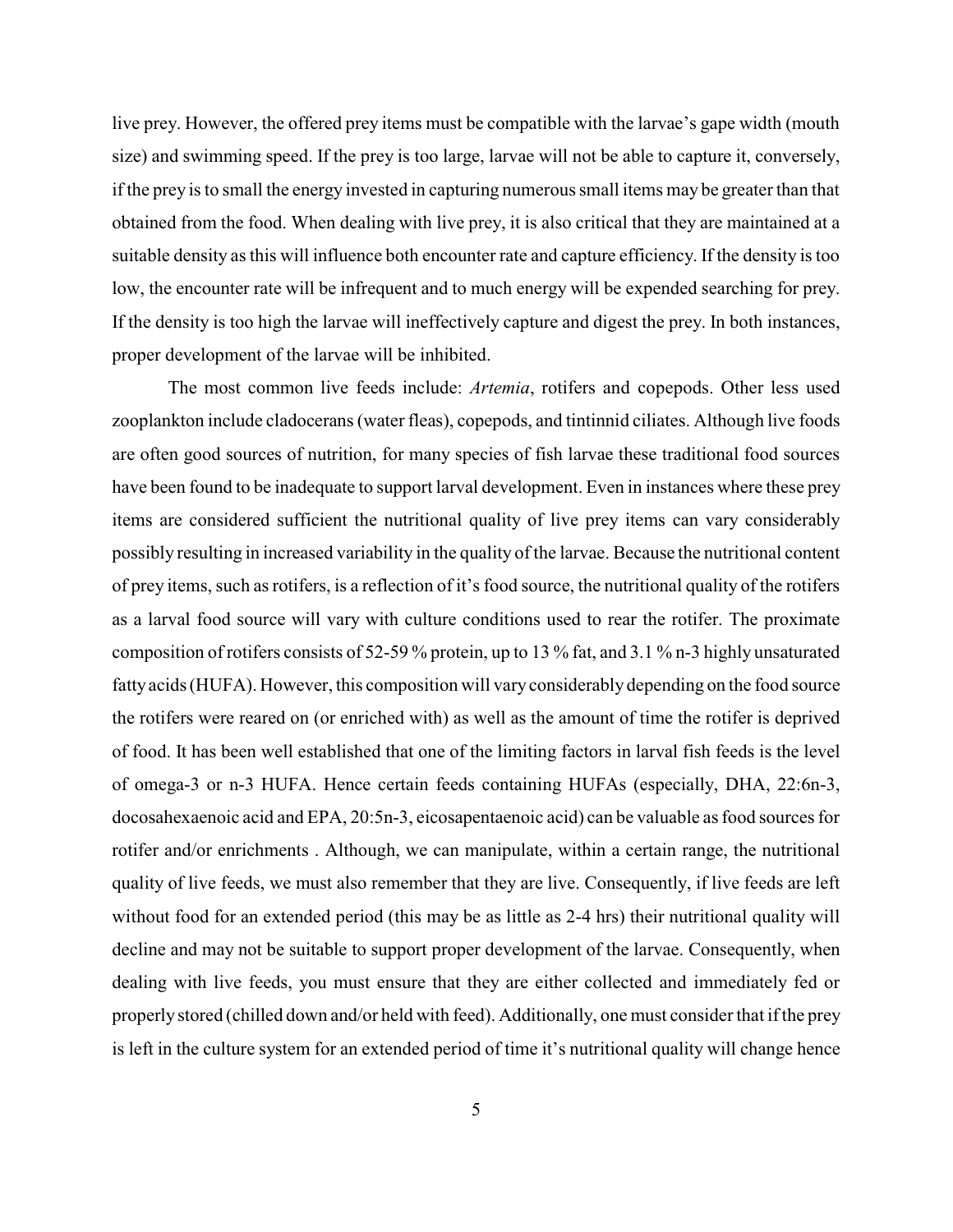either food for the prey must be provided or the prey should be flushed from the system on a regular basis.

For many species and production situations, the shift to prepared feeds is critical to the continued development of the industry. Prepared feeds currently do not work for all species; however, there are a number of species that co-feeding of prepared and live foods has been demonstrated to enhance production. Examples include: seabass, *Dicentrarchus labrax;* gilthead seabream, turbot ,*Scophthalmus maximus*; Atlantic halibut, *Hipoglossus hippoglossus* (Rosenlund *et al* 1997) and the red drum (Lazo 1999). The primary advantage of micro-particulate feeds is that their nutritional content can be controlled and manipulated, hence, it is a stable source of nutrients.

Because of the inherent differences between feeding a live and formulated diet, the rearing protocols developed with live feeds can result in disastrous results (Barrows and Rust, 2000). Quite often, when prepared feeds do not work it is not due to inadequacies of the feed but inadequacies of the culture conditions. Live foods have a number of advantages, they can be fed less often, they have less impact on water quality and they stay suspended in the water column. Conversely, prepared feeds do not stay in the water column. Quite often changing the tank design (conical bottom vs flat bottom) and circulation patterns (e.g. increased aeration or using an up-welling system) are required to resuspend inert feeds. Additionally, water exchange rates or biological filtration is required to maintain adequate water quality. If the culture protocols are not adjusted to resuspend the food and maintain water quality the use of prepared feed will not be successful. In most species for which intensive larval rearing techniques have been established the use of larval feeds as a co-feeding, and in some cases as the primary food source, have been demonstrated and provide a variety of advantages over traditional live food systems.

#### Larval production systems

In general, marine larval fish production can be characterized as a continuum of techniques ranging from extensive to intensive systems. The most common is extensive outdoor production in which primary production is stimulated by pre-fertilizing outdoor ponds and a natural ecosystem is allowed to develop. In this situation, other than manipulations of fertilization regimes and prestocking period. There is little or no control over the food source (wild plankton such as Rotifera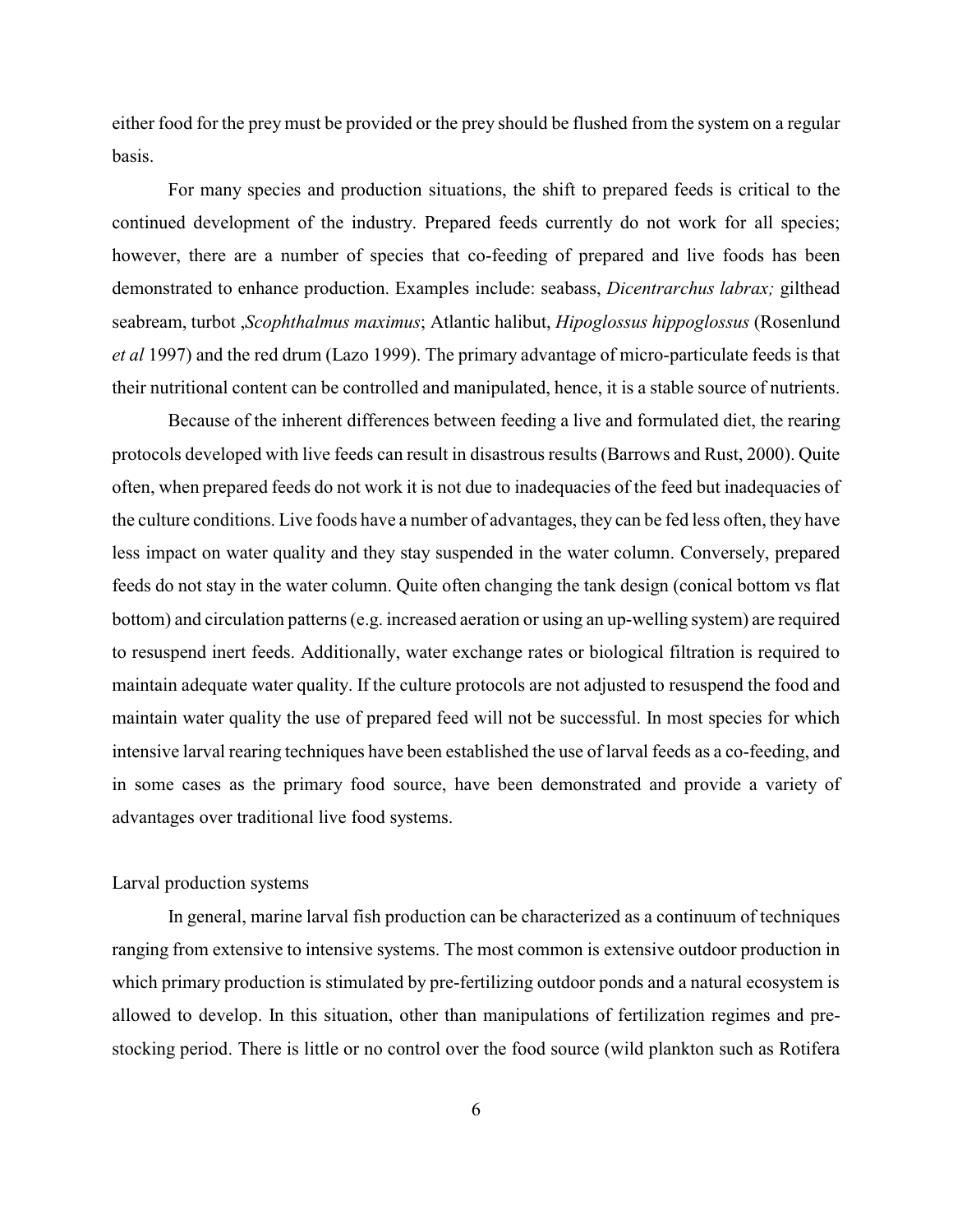"rotifers" and a sub-class of the Crustacea, Copepoda "copepods"). A typical production schedule includes filling the ponds with filtered sea water. Two days after filling, the pond is often fertilized with inorganic fertilizers (such as ammonia nitrate and phosphoric acid) and then two days later with organic fertilizers (cottonseed meal). Seven to ten days after fertilization the pond should have adequate zooplankton blooms to support larval production. For red drum the initial target for zooplankton (copepods, copepod nauplii and rotifers) counts is 200 /liter. Once the targeted plankton bloom has been reached, the ponds are stocked with 3 day old larvae at a density of 400,000 larvae/acre. The eggs and newly hatched larvae are held in indoor tanks until they are ready to be stocked into ponds. This allows for the evaluation of hatching rates, larval quality and assures that the larvae are maintained in a healthy environment until they are ready to feed.

In operations for which the fish are to be released into the wild for restocking purposes, the fish are harvested as juveniles (25-30 days post hatch). Whereas fish being used for commercial grow out are offered a swim-up feed (generally trout feed) that is broadcast into the pond starting at day 14-21 depending on temperature, availability of natural food sources and size. This method works very well producing consistent production of 10-25% survival (from egg to young juvenile) depending on weather conditions and management strategies. Although, this is by far the most common strategy for the production of marine fish, it has two primary drawbacks: 1) a number of species will not tolerate pond conditions 2) production is dependent on environmental conditions that vary seasonally and from year to year.

To maintain better control on the availability of food sources and environmental conditions many production systems rely on semi-intensive methods. Such systems rely on natural phytoplankton blooms similar to those developed in ponds to supply the base of the food web. However, unlike pond systems since the volumes are smaller and the larvae reared at higher densities, food sources are often collected either from the laboratory or from outdoor productions systems concentrated and then added to the larval rearing tank to enhance natural production. Hence, this system uses techniques from both extensive and intensive systems. This is a common system in Asia and has been successfully applied to a number of species. Work by Watanabe et al. (1998) describes initial success of mass production of *L. analis* juveniles in a 30,000 L (7,926 gal) outdoor larval rearing tank. The culture tank was prepared by filling with unfiltered seawater, fertilizing with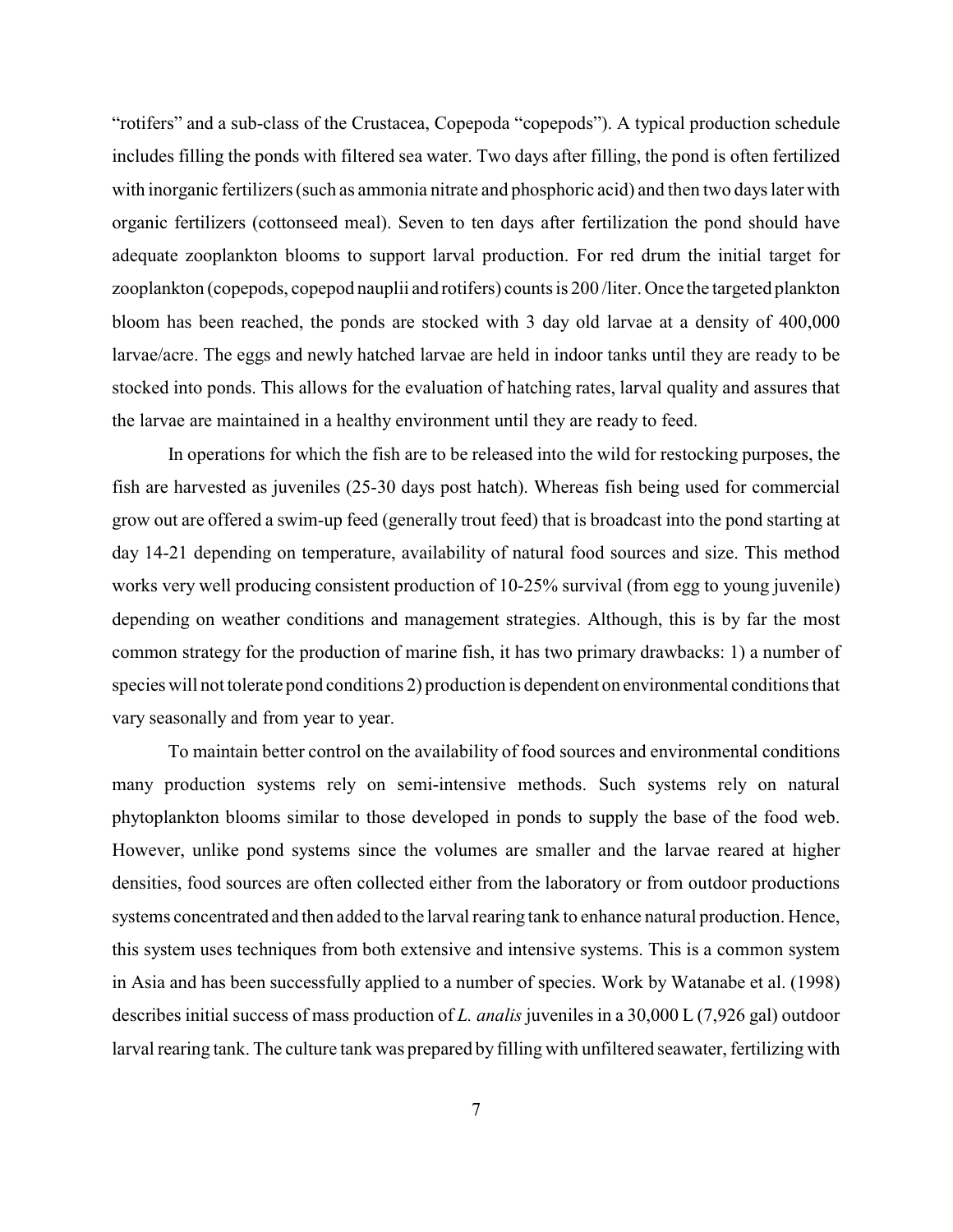inorganic fertilizer and inoculating the culture water with *Nannochloropsis oculata* followed by sstype rotifers, *Brachionus plicatilis*. Eggs were then stocked into the system at a density of 10.5 eggs/L (39.7 eggs/gal). Both rotifers and algae were supplemented to the culture tanks from batch cultures. Newly hatched *Artemia* nauplii, as well as lipid enriched nauplii, were fed at 1/L (3.8/ gal) from day 7 to 35 post hatch with artificial feeds introduced at day 24 post-hatch. On day 38 posthatch, the fish averaged 0.3g and had a survival from day 2 post-hatch of 14.3%.

Because food items (phytoplankton and zooplankton) are added to the culture systems, semiintensive systems have more control over food density and the quality or type of live prey items. Such system are quite common and range from a very basic systems where all food items are collected and concentrated by hand to completely automated systems that collect the zooplankton and pump it into the various larval rearing systems. As this system is further intensified, we reach intensive production systems in which the larvae are reared at higher densities often times in clear water systems, in indoor controlled conditions for which all food items are provided at metered levels.

Commercial production of sea bream (*Sparus aurata*) is an excellent example of intensive larval rearing. Rearing conditions are usual under intensive conditions at a density of 100-150 larvae/L, temperature 19-21ºC and salinity 30- 38‰. Larval rearing generally takes 50-60 days until metamorphoses. Rearing tanks are circular or cylinder conical with a central drain and capacity ranges from  $2m<sup>3</sup>$  to 5 m<sup>3</sup>. Husbandry during the first 15 days of larval rearing is very important. Water is generally filtered through  $1\mu$  cartridge and a green water technique is used (i.e. algae is placed in the culture system as opposed to a clear water system without algae). The use of some algae in the culture system has a variety of advantages but primary serve to enhance water quality and provide food for live prey while they are in the larval tanks, but also improves appetite, initial growth rate, survival and viability of fry (Reitan et al., 1993; Oie et al., 1997). Water flow in the tanks range from  $0.8 - 2.8$  L/min (2-4 exchanges per day) and is designed to produce a uniform larvae distribution in the tank. At 3 days after hatching (DAH), the larvae will begin feeding (mouth is open, eyes pigmented and pectoral fins present). The first feeding prey is enriched rotifers, *Brachionus plicatilis* maintained at a constant concentration in the tanks (10 rotifers/ml) As a physoclist species the conditions to provide the swim bladder formation are very important, because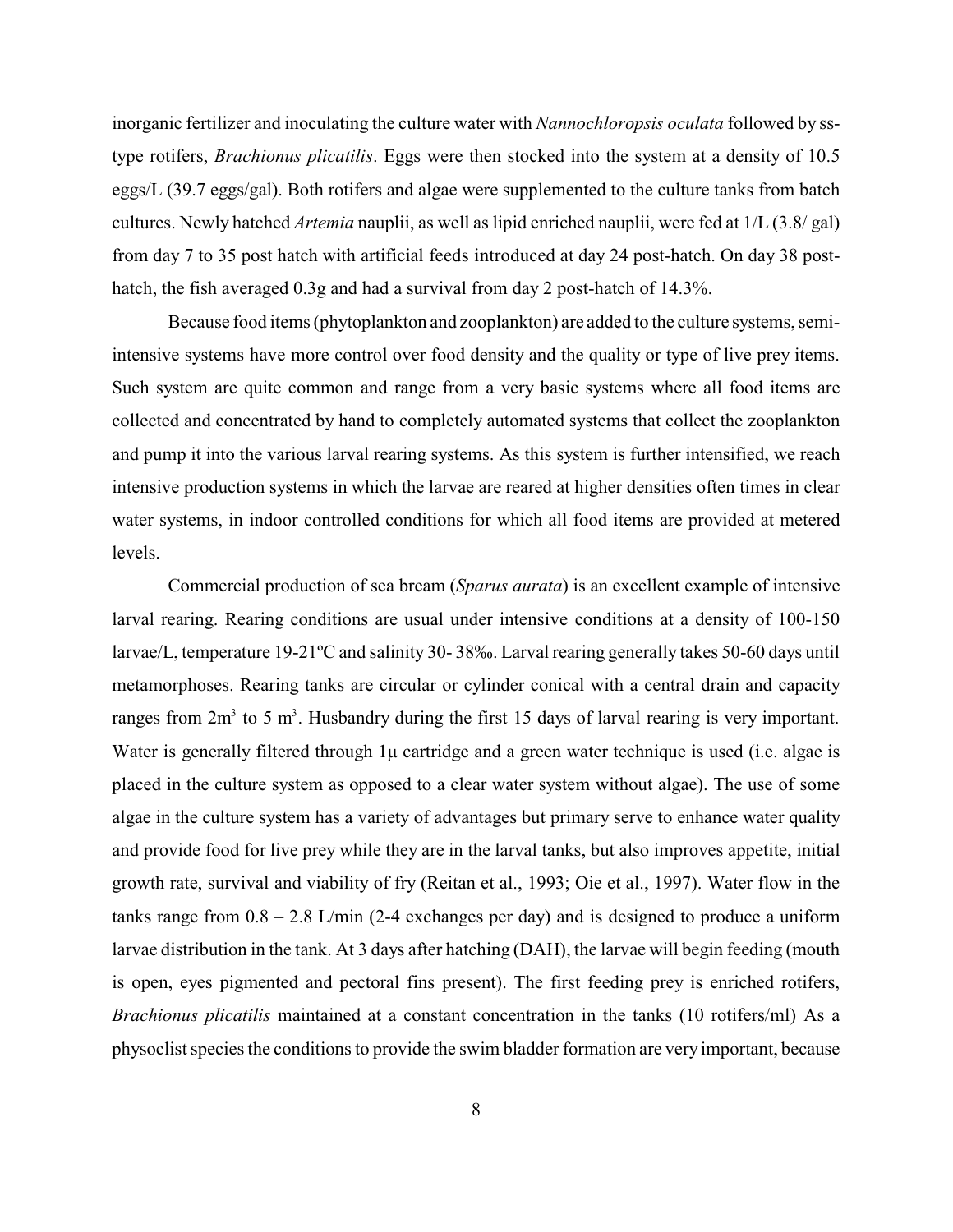the initial inflation through the pneumatic duct occurs only during a limited period of the larval life. This period is short, lasts from 5 until 12 DAH at 20ºC. The swim bladder first appears as a small reflective drop in larvae around 5 DAH, and it is located between vertebral column and the digestive tract (Soares et al, 1994). Typically it develops in two stages, the primary inflation in which the bladder became ellipsoidal and a highly reflective bubble and the expansion when a second drop appears followed by a fusion with the primary bubble causing a posterior increase in size. During the first stage the pneumatic duct is opened to the digestive tract, and the larvae need to gulp air to inflate the bladder. If this process failed, the duct closes and a functional bladder will not form. The absence of a functional swim bladder has been identified as a cause of skeletal malformations such as lordosis and scoliosis (Kitajima *et al.*, 1981, Chatain, 1994) and increased mortality for this and other species (Chatain and Ounais-Gouschemann, 1990).

Consequently, during the first two weeks of larval rearing it is important to remove the oily layer at the water surface in the tanks, which usually results from the enrichment techniques use for the rotifers and/or the use of micro-particulate diets. Air gulping is indispensable for initial bladder inflation in the larvae, requiring larval access to the water surface which that film avoid. More recently, the use of a blower associated with a floating trap improved the inflation rate of the swim bladder (Chatain, 1990). Once the fish reach 17-20 DAH, *Artemia* nauplii are introduced in a cofeeding method at a concentration of 2-5-nauplii/ ml. After 25 days larvae are only fed on Artemia till 30 DAH, when the weaning onto inert diets starts. The weaning is always given in co-feeding with Artemia using different size pellets. Although, current protocols for sea bream are primarily based on live foods, recent work has demonstrated that the best growth is supported by co-feeding micro-bound diets with live foods (Kissil et al., 2000).

## Summary

Culture techniques for the mass production of marine larval fish has made considerable strides particularly with reference to controlled spawning and intensive larval rearing. Although these fields have matured considerably, we are still heavily dependent on live and fresh foods to provide essential nutrients to both broodstock and larvae. As our understanding of the nutritional requirements for maturation, reproduction and larval rearing expands it is becoming more common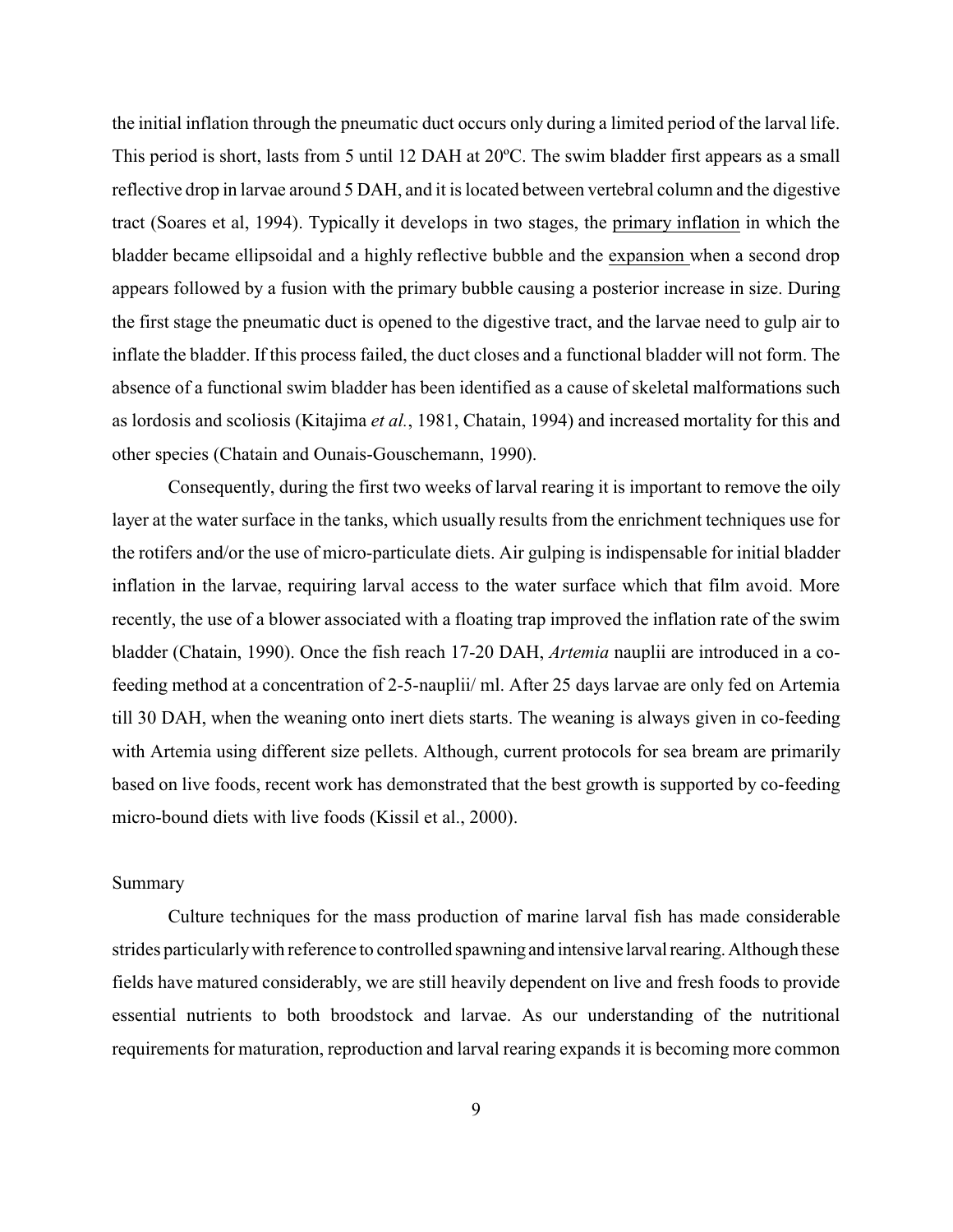to replace fresh or live feeds with compounded diets. Although, fresh feeds (live or frozen) have a number of advantages they are often costly, difficult to produce or obtain on a year round basis and they are also potential sources of pathogens. As our understanding of the nutritional requirements of species expand so does our use of prepared feeds in both maturation and larval rearing. It is now common practice for a number of marine species to use prepared feeds in both maturation and larval rearing. The co-feeding of larvae with both live and prepared feeds can result in not only a reduction in the need for live prey items but increases in larval quality. It should be noted the advances we are seeing with regard to the use of micro-particulate larval feeds in a synergistic advance in culture techniques, system design, nutrition, feed processing and a better understanding of larval physiology. Consequently, if prepared feeds are to be successfully integrated into a given production system one also has to make corresponding changes to culture techniques.

# Literature Cited

- Bromage N. R. and T. J. Roberts. 1995. Broodstock Management and Egg and Larval Quality. Blackwell Science Ltd. Cambridge, Massachusetts USA.
- Barrows, F. T. and M. B. Rust. 2000. Larval feeding Fish. Pages 465-469. In. R.R. Stickney (Editor). Encyclopedia of Aquaculture. John Wiley & Sons, Inc., New York.
- Chatain, B., 1990. Improved rate of initial swim bladder inflation in intensively reared Sparus auratus. Aquacultute 84: 345-353
- Chatain, B.1994. Abnormal swim bladder development and lordosis in sea bass (*Dicentrarchus labrax*) and seabream (*Sparus auratus*). Aquaculture 119: 371-379
- Chatain B. and N. Ousnais-Guschemann. 1990. Improved rate of initial swim bladder inflation in intensively reared *Sparus auratus*. Aquaculture 84: 345-353
- Garcia-Ortega, A., J. Verreth, A. V. Hoornych and H. Segner. 2000. Heat treatment affects protein quality and protease activity in decapsulated cysts of Artemia when used as starter food for larvae of African catfish *Clarias gariepius* (Burchell). Aquaculture Nutrition. 6:25-31.
- Govoni, J.J., Boehlert, G.W. and Y. Watanabe (1986). The physiology of digestion in fish larvae. Environmental Biology of Fishes. 16:59-77.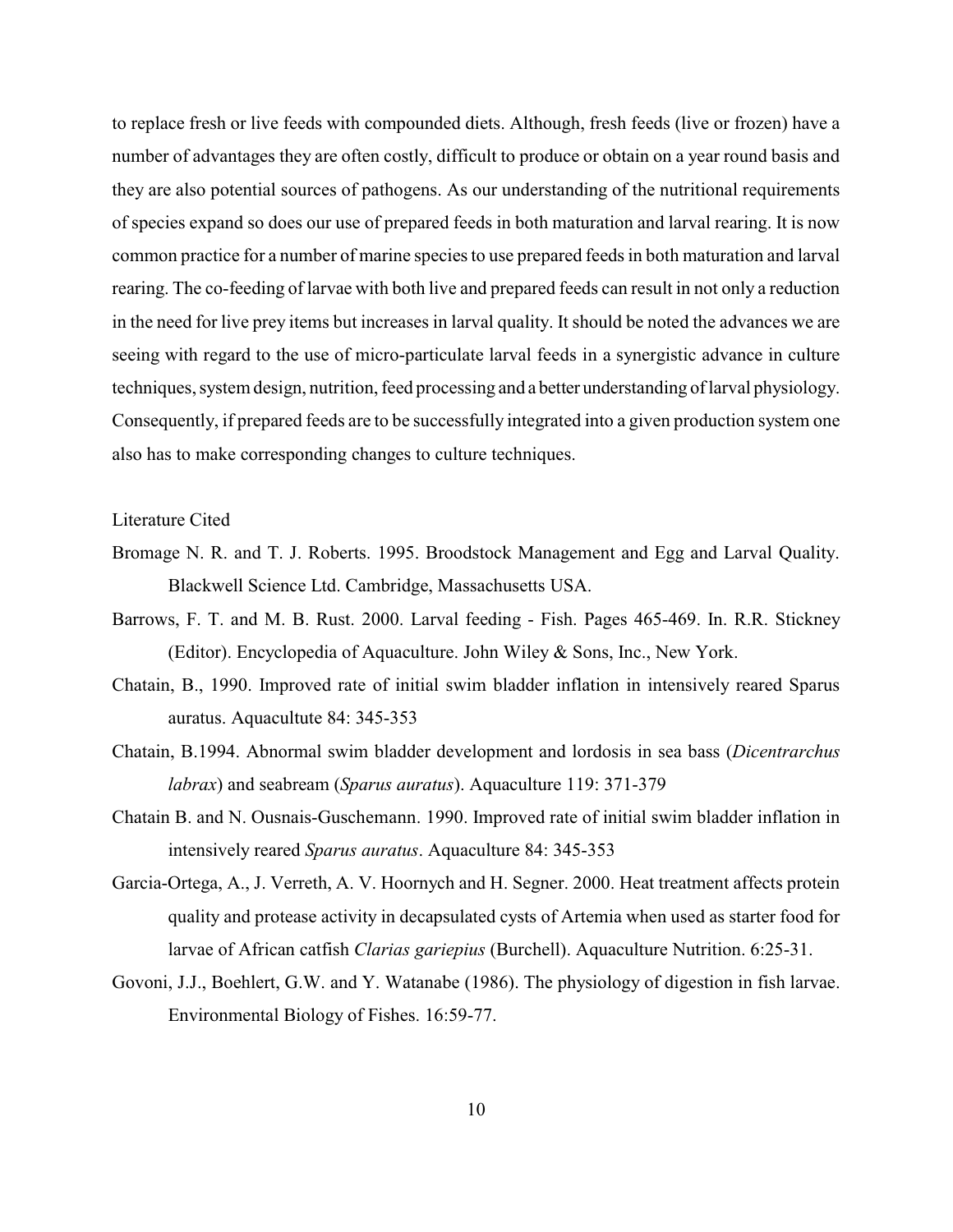- Higgs, D. A. and F. M. Dong (2000). Lipids and fatty acids. Pages 476-496. In. R.R. Stickney (Editor). The Encyclopedia of Aquaculture. John Wiley & Sons, Inc.
- Kissil, G. Wm., A. Tandler, A. Elixur, A. Colorni and Y. Zohar (2000). Gilthead sea bream culture. Pages 409-416. In. R.R. Stickney (Editor). Encyclopedia of Aquaculture. John Wiley & Sons, Inc., New York.
- Kitajima, C., Y. Tsukashima, S. Fujita, T. Watanabe, and Y. Yone. 1981 , Relationship between uninflatesd swimbladder and lordotic deformity in hatchery-reared red sea bream Pagrus major. Bulletin of the Japanese. Society of Scientific Fisheries. 47(10): 1289-1294
- Lazo, J.P. 1999. Development of the digestive system in red drum (*Sciaenops ocellatus*) larvae. Dissertation. Dept. of Marine Sciences, The University of Texas at Austin, Austin, Texas, USA.
- Oie, G., P. Makridis, K. I. Reitan and Y. Olsen. 1997. Protein and carbon utilization of rotifers (*Brachionus plicatilis*) in first feeding of turbot larvae (*Scophthalmus maximus* L.). Aquaculture 153: 103-122
- Reitan, K. I., J. R. Rainuzzo, G. Oie and Y. Olsen. 1993. Nutritional effect of algal adition in first feeding of turbot (*Scophthalmus maximus* L.) larvae. Aquaculture 118: 257-275
- Rosenlund, G., J. Stoss and C. Talbot. 1997. Co-feeding marine fish larvae with inert and live diets. Aquaculture. 155:183-191.
- Soares, F., P. P. Pousao-Ferreira, M. T. Dinis. 1994, Development of the swimbladder of cultured *Sparus aurata* L.: a histological study. Aquaculture and Fisheries management: 25: 849-854
- Tanaka, M. 1973. Studies in the structure and function of the digestive system of teleost larvae. Dept. of Agriculture. Thesis, Kyoto University, Japan.
- Watanabe, W. O., E. P. Ellis, S. C. Ellis , J. C. Chaves and C. Manfredi. 1998. Artificial propagation of mutton snapper Lutjanus analis. A new candidate marine fish species for aquaculture. Journal of the World Aquaculture Society 29: 176-187.